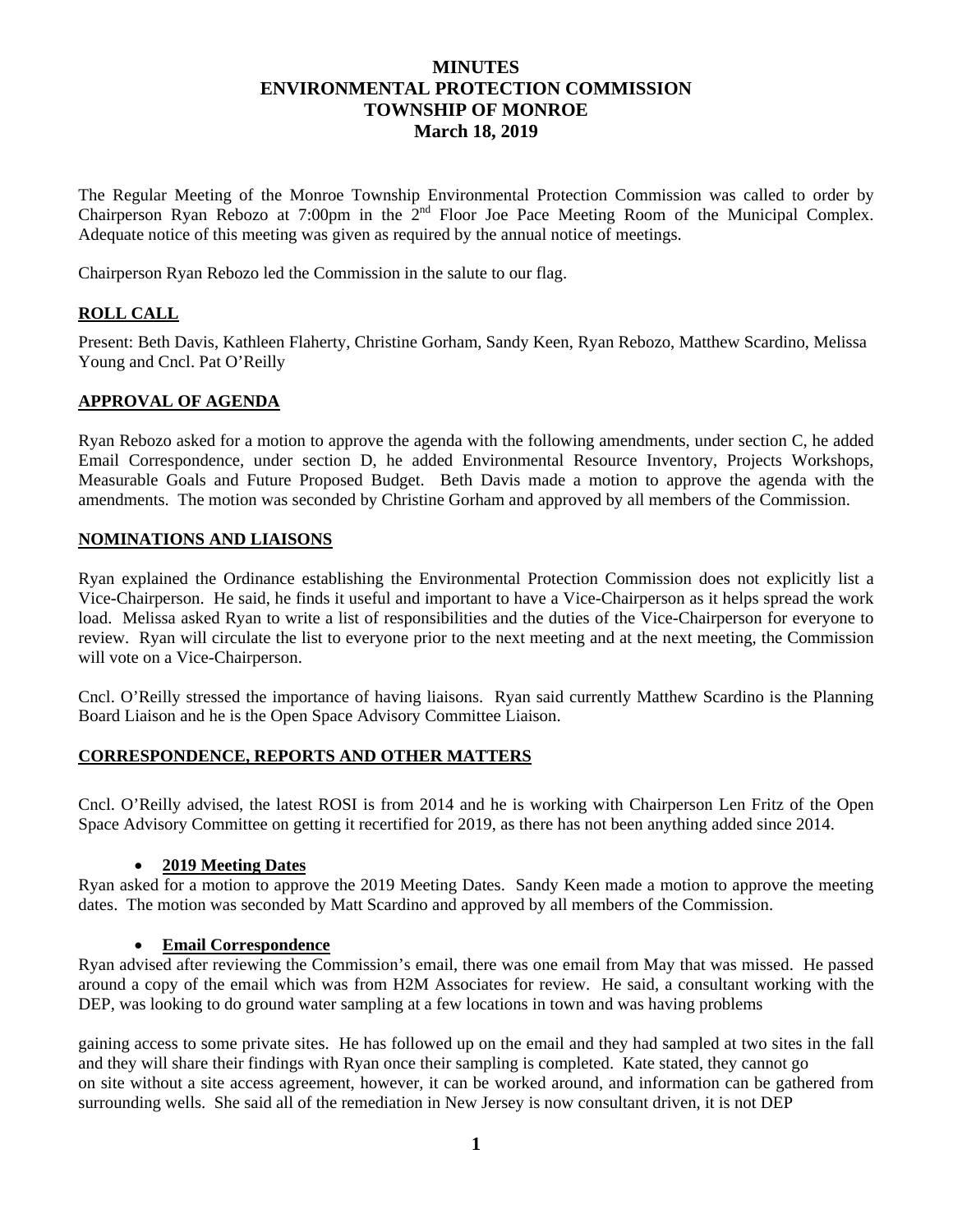down, it is consultant up, which slows down the process. Sandy said, she is one of the residents that they want test and she has been in discussion with the DEP. Sandy then brought the Commission up to speed by giving them the background of the situation.

Ryan said, there was also an email dated from February  $4<sup>th</sup>$  from the Pinelands Commission for an application, preliminary and final subdivision approval issued by the County Planning Board. He passed this around for review. He said, it is 110 acres for the development of 192 age restricted single family homes. Cncl. O'Reilly stated, it is the Whitehall LLC, which has been on the books for a number of years. He said, they were originally approved for townhomes and the Township negotiated to a 55 and over community as there was concern with the impact it would have on the schools.

# **ANJEC Workshop**

Ryan advised that himself, Christine and Kate attended the ANJEC workshop this past Saturday. He said, he felt it was really helpful, as it presented an overview of what Environmental Commissions do with regards to in depth plan reviews and storm water management.

# **GENERAL DISCUSSION**

Melissa talked about creating a Green Building Design Plan in Monroe and said there are so many resources that come along with it. She said, it is not done on a National or even State level yet, it is small towns and municipalities who are trying to push the green building codes. She said if the Township had a Green Building Design Plan, we would be able to receive points for Sustainable Monroe and Sustainable Jersey. She said, if Monroe is going to be seen as a "Green" town, the town should consider a Green Building Design, if not outside builders, but the things that the Town does should include green measures.

Kate stated, she feels that there should be an easily accessible list of resources in the township. She said, we cannot make resident google things, it needs to available on the Commission's website or the Township Website, so people will know where to go. Cncl. O'Reilly said, there should be an action item in place, where the Commission needs to champion through the Township professionals, the list that needs to be enforced. He agreed there needs to a list of requirements and best practices with regards to green building and our official preferred plantings.

Kate said, she feels the Commission should support dense development, because that is what is green. She said regardless of what people want to buy, dense development is green development and walkable communities which is the opposite of what Monroe currently is.

There was a discussion among the members regarding Main Street. Cncl. O'Reilly said, everyone wants Main Street to be like every other town's Main Street, but it is majority section 8 and the street is not wide enough. He said, the infrastructure is all above ground so it cannot be widened. Sandy said, a nice Main Street is possible but there has to be pressure on the builders and the businesses. Matt said, the landlords along Main Street need to be held more responsible than they currently are. He referenced a building down the street from his office that burned down in 2006, it has been boarded up and sold multiple times, nothing has been done with it. He feels the Township should come in to that land or to the owner and have it taken care. Cncl. O'Reilly said, from a taxpayer perspective, to try and offset taxes is not to build up Main Street at this point but to build up the businesses on the pike.

### **NEW BUSINESS**

### **Pinelands Municipal Council**

Ryan explained, the Pinelands Municipal Council is where the 53 townships in the Pinelands meet every other month and discuss Pinelands specific issues. He said, it is not necessarily always environmental, it could be more land use issues, planning issues, but it provides them with a seat at the table with Pinelands Commissioners. He said, when he went through the attendance list from last year, Monroe did not have anyone in attendance, either the Mayor or a Mayor's appointee. He feels, it is important for Monroe to have a seat at the table, since we have such a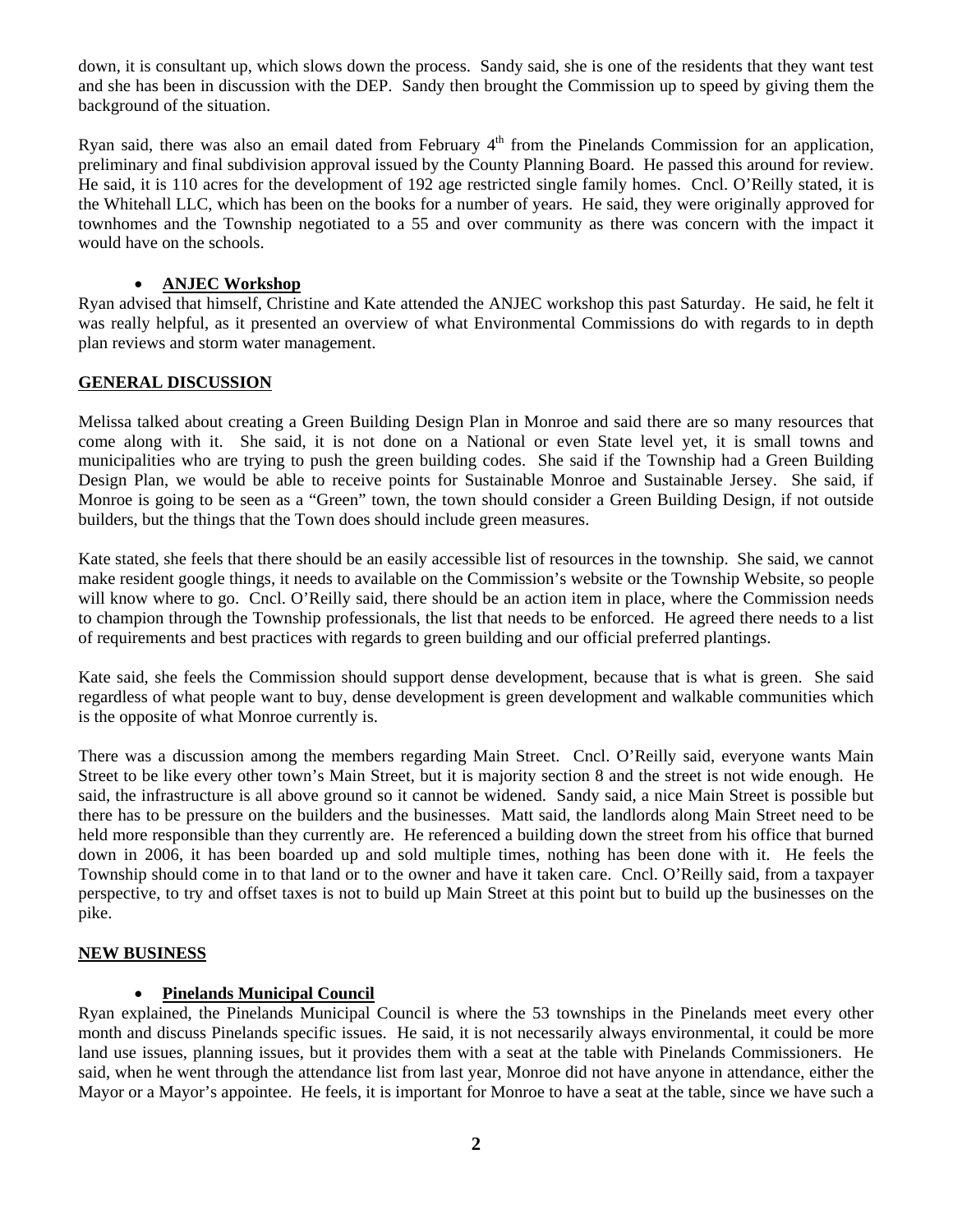large section of town that is in the Pinelands. He polled the Commission and all were in agreement that Ryan draft a letter to the Mayor copying Council to find out the Mayor's interest or have him appoint a designee to attend.

Sandy said, Monroe Township is 70% Pinelands and 30% rural development and she feels we need to take a look at the rural development. She asked if maybe the Pinelands had a reference list that the Commission could use as a basis for their list. Ryan said, in 2012 the Pinelands worked with the Soil Conservation District to have a list for Pineland specific plants for either temporary plantings or roadside, however, the list is weak as it was a compromise. He said, it is easy enough for the Commission to put together a list of plant species that are native to the Pinelands and more specifically Gloucester County. He envisions the Commission creating a list that they can propose to be planted in the Pinelands sections and others to be planted appropriate for other sections of town. Beth said, she believes the Great Egg Harbor Watershed also meets monthly along the same lines as the Pinelands Municipal Council. She said, Monroe Township is at the head waters of the watershed and asked if this is something the Commission should also be interested in attending and being a part of. Ryan said, he will research this and report back at the next meeting.

#### **Rutgers Impervious Cover Assessment**

Ryan stated, through Fred Akers and Great Egg Harbor Watershed Association they had Rutgers University perform an impervious cover assessment and reduction plan for the township. He passed around copies for the Commission to review. He said, he is meeting with Rutgers this coming Thursday, to learn more and he will report back to the Commission at the next meeting.

### **Media Presence**

Ryan talked about the importance of a social media presence. Beth said, she created the original Facebook page which Sandy runs. Cncl. O'Reilly feels going forward, the Commission needs to create a new social media policy with regards to the Commission's social media presence. He said, all comments should be turned off, everything needs to be informationally based only, social media is not for debating. Sandy said, she is the only one who posts on the Commission's Facebook page and she only posts things relating to ANJEC, law related, nothing outside related. She explained how the Commission has previously handled all of their social media content. Melissa suggested, a sub-committee needs to be formed within the Commission to handle the public relations and social media. A discussion followed among the members with their thoughts of how it needs to be handled going forward. Beth and Melissa will head up the sub-committee and they will meet prior to the next meeting.

### **Project Workshops**

Sandy discussed the upcoming Arts Festival and how the Commission has in past given out free trees to the residents. She said, if we want to continue to do this, we have to order the trees now from the NJ Forestry Nursey in order to receive them at no cost. Sandy will prepare a list of workshops, events the Commission has attended in the past and things that we need to keep on our radar which will help plan the year and distribute to the members. A discussion followed regarding the upcoming events.

### **Updating the ERI**

Ryan talked about the 14 year old ERI that needs to get updated. He asked the members to think about for the next meeting, what it is that they want to see on the ERI and how they want to go about completing those. He said, once the ERI is updated, it will be the basis for the Commission's recommendations in town. He will email the members the current ERI for their review.

#### **Budget**

Ryan said, he would like to work on updating the budget plan for the current year. He is working on having the Shade Tree dues and the ANJEC dues renewed. He said, as opposed to asking for money every time it is needed, he would like to be a in a position to present a detailed list of all anticipated costs for the year. Sandy discussed the previous budget with the Commission to bring all of the new members up to speed.

## **Measurable Goals**

Ryan said, he would like to prepare a list of measurable goals for the Commission, in order to have things to measure success from. He said, even if everything is not achieved, we can get a little aggressive on what we what